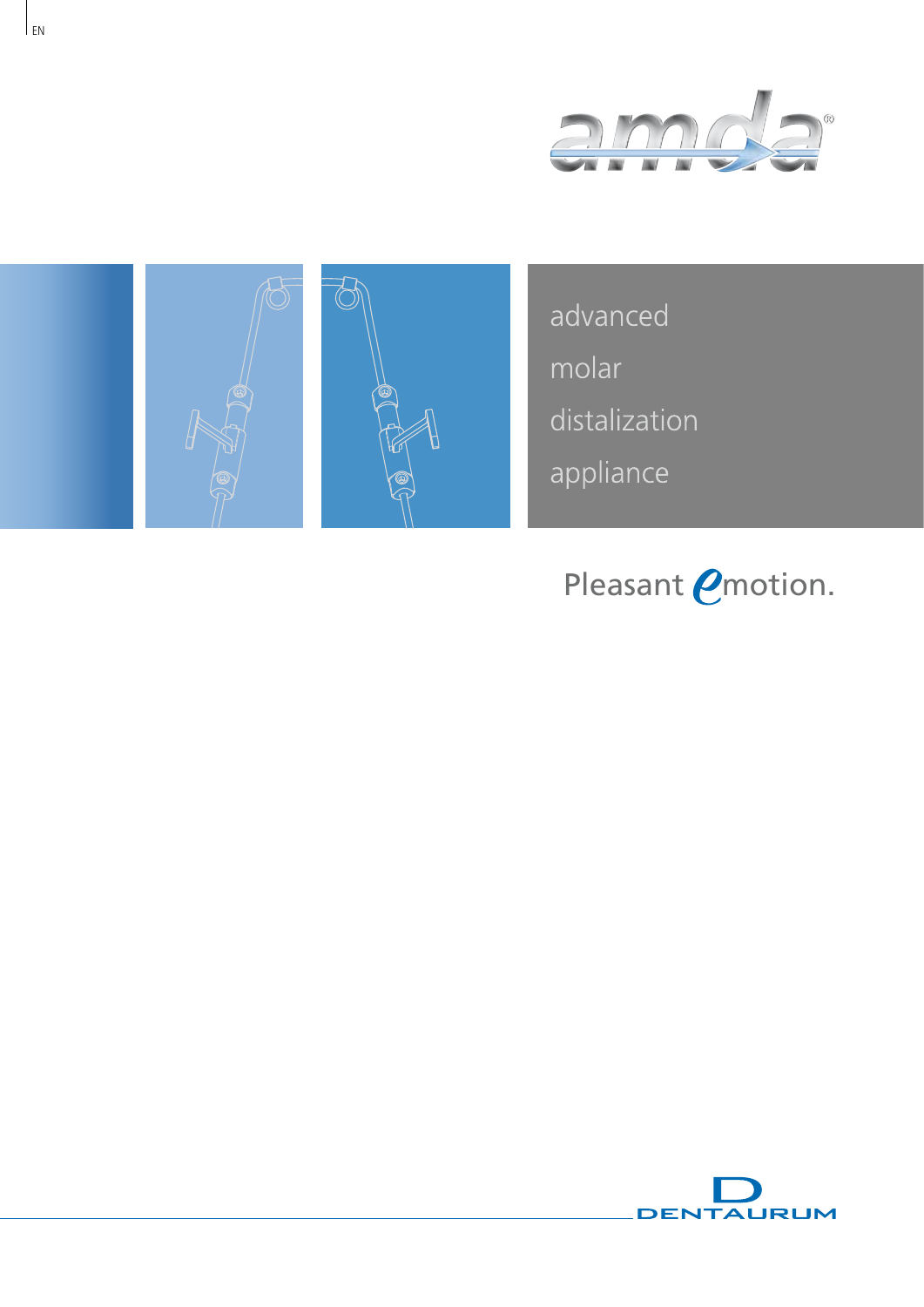# Compliance-free treatment



**amda®** *– the modern alternative to extractions in the case of class II anomalies.* 

#### **amda®**

### (advanced molar distalization appliance)

Together with the tomas® system, **amda®** offers a safe system for the distalization of upper molars. As a skeletal anchorage device it can be used both for the bi- or unilateral distalization or the mesialization of upper molars and for the retraction of the upper anterior teeth depending on how it is fitted. The appliance serves as a skeletally anchored transpalatal arch during the retention phase. **amda®** is more than merely a distalization appliance.

The **amda®** system was invented by **Prof. Dr. med. dent. Moschos A. Papadopoulos** and developed by Dentaurum in close cooperation with him. Dr. med. dent. Moschos A. Papadopoulos is a Professor and Chairman of the Department of Orthodontics at the School of Dentistry, Aristotle University in Thessaloniki, Greece.

#### **tomas®**

## (temporary orthodontic micro anchorage system)

The **tomas® system** has been one of the leading **skeletal anchorage systems** worldwide for many years. Users value its easy handling and high reliability. Be it distalization, mesialization, intrusion, palatal expansion or indirect anchorage: **tomas® offers a complete system** for these indications. It has something to offer both the beginner and the professional in skeletal anchorage systems.



Skeletal anchorage of amda® using two tomas®-pin EP. amda® in situ.

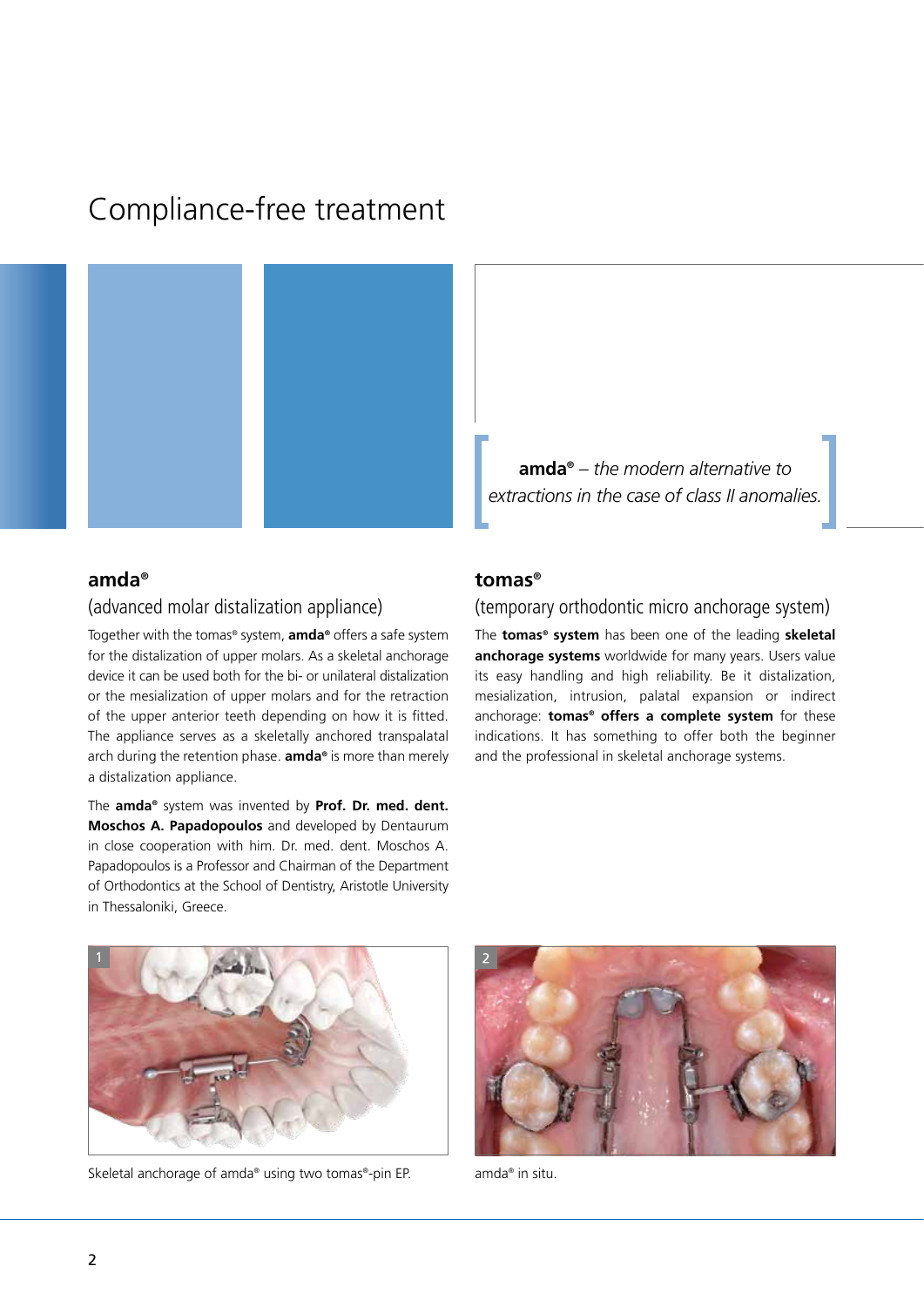

The amda® system impresses with its simple, but comprehensive product range, its easy application and the fact that patient cooperation is not required. All parts are pre-assembled on delivery and can be individualized in only a few steps, requiring very little work in the laboratory. At the heart of the appliance is the nickel titanium spring inside the telescopic element making treatment for the patient hygienic and pleasant. The amda® connector between the telescope and the tooth can be exchanged, enabling the point of force for the tooth movement to be easily adapted as required.

- $\supset$  No patient cooperation required.
- $\Rightarrow$  In situ 24 hours.
- $\supset$  **Hygienic and comfortable for the patient.**
- $\bullet$  No contamination of the spring.
- **◯ Easy to fit/Easy to remove.**



amda® system, assembled.